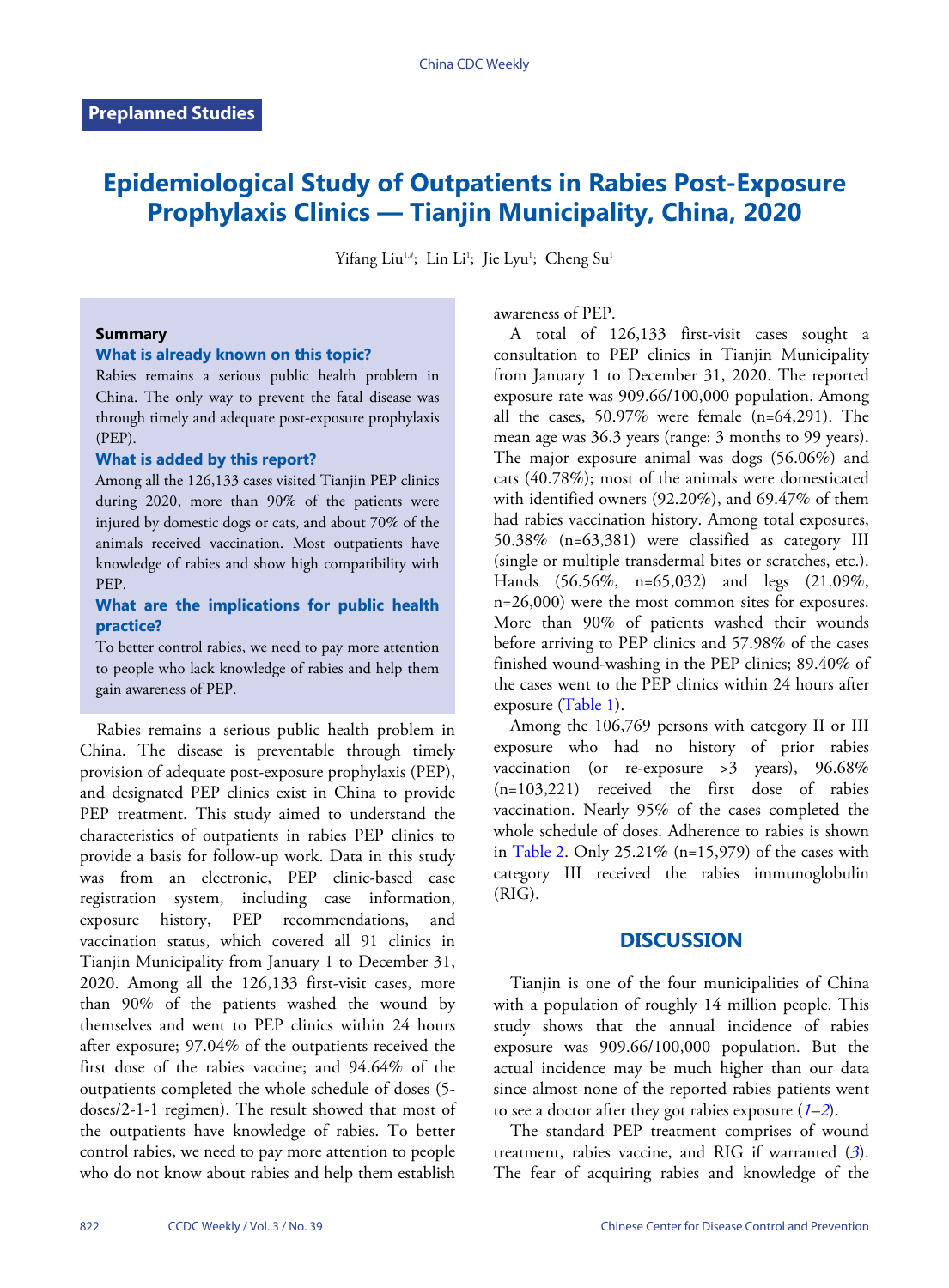<span id="page-1-0"></span>TABLE 1. Characteristics of the patients visited postexposure prophylaxis clinics in Tianjin Municipality, China, 2020.

| <b>Characteristics</b>                             | No. of reported<br><u>exposures</u> | Percent (%) |
|----------------------------------------------------|-------------------------------------|-------------|
| Sex                                                |                                     |             |
| Male                                               | 61,842                              | 49.03       |
| Female                                             | 64,291                              | 50.97       |
| <b>Exposure category</b>                           |                                     |             |
| ı                                                  | 2,859                               | 2.01        |
| Ш                                                  | 59,893                              | 47.61       |
| Ш                                                  | 63,381                              | 50.38       |
| Exposure site                                      |                                     |             |
| Hands                                              | 65,032                              | 51.56       |
| Legs                                               | 26,600                              | 21.09       |
| Arms                                               | 16,244                              | 12.88       |
| Foots                                              | 7,900                               | 6.26        |
| Head/face/neck                                     | 5,372                               | 4.26        |
| Trunks                                             | 4,985                               | 3.95        |
| Multi-sites (more than one area)                   | 2,668                               | 2.12        |
| Animal                                             |                                     |             |
| Dog                                                | 70,707                              | 56.06       |
| Cat                                                | 51,433                              | 40.78       |
| Other                                              | 3,993                               | 3.16        |
| Owner status                                       |                                     |             |
| Owned                                              | 116,292                             | 92.2        |
| Not owned                                          | 9,841                               | 7.80        |
| Animal vaccination history                         |                                     |             |
| At lease one                                       | 80,793                              | 64.54       |
| Never/unknown                                      | 45,340                              | 35.46       |
| Type of exposure                                   |                                     |             |
| <b>Bite</b>                                        | 77,417                              | 61.38       |
| Scratches                                          | 45,011                              | 35.69       |
| Others                                             | 3,705                               | 2.93        |
| Interval between exposure and<br>medical attention |                                     |             |
| 2 hours                                            | 50,974                              | 40.41       |
| 2-6 hours                                          | 21,828                              | 17.31       |
| 24 hours                                           | 39,953                              | 31.68       |
| >24 hours                                          | 13,378                              | 10.60       |
| Wound washing                                      |                                     |             |
| By one's own                                       | 116,164                             | 92.10       |
| By the clinics                                     | 72,944                              | 57.83       |
| History of exposure and<br>re-exposure             |                                     |             |
| Within 6 months                                    | 3,528                               | 2.27        |
| 6 months to 1 year                                 | 4,785                               | 3.79        |
| $1-3$ years                                        | 8,192                               | 6.49        |

<span id="page-1-1"></span>TABLE 2. Adherence to rabies vaccination advice among persons who visited the post-exposure prophylaxis clinics in Tianjin Municipality, China, 2020.

| <b>Dose</b> | No. of people<br>actually<br>vaccinated | No. of people should be<br>vaccinated<br>(5 doses/2-1-1 regimin) | Completion<br>rate $(\% )$ |
|-------------|-----------------------------------------|------------------------------------------------------------------|----------------------------|
| 1           | 103,221                                 | 106,769                                                          | 96.68                      |
| 2           | 102.470                                 | 106,769                                                          | 95.97                      |
| 3           | 101.917                                 | 106.769                                                          | 95.46                      |
| 4           | 101,415                                 | 106.769                                                          | 94.99                      |
| 5           | 95,488                                  | 100,899                                                          | 94.64                      |

gravity of the disease, as well as the cost of PEP were main factors affecting PEP compliance (*[4](#page-2-3)*).

Among all the exposures, more than 90% were caused by domestic dogs or cats, and the animal vaccination rate was much higher than that in the other studies (*[1](#page-2-0)*,*[5](#page-2-4)*–*[6](#page-2-5)*). Almost 10% of the patients were re-exposed. The high proportion of outpatients who cleaned the wound after exposure, visited PEP clinics within 24 hours (h) after exposure, and adhered to rabies vaccination showed that the majority of outpatients in the PEP clinics understood the risks of rabies.

The adherence to rabies vaccination was very high in Tianjin. The completed inoculation rate was close to 95%, w[hi](#page-2-5)ch was much higher than the results in other studies (*[6](#page-2-5)*). However, it should also be noted that there were still a small number of patients who had not been vaccinated, the causes of which need to be further explored. Taking a 60 kg person as an example, the cost of RIG is about 5 times of the rabies vaccine. The high price may be a barrier to practical use.

Al[mo](#page-2-0)[st](#page-2-1) all rabies cases were not treated with regular PEP (*[1](#page-2-0)*–*[2](#page-2-1)*). We can find that many of the outpatients in our study were not at high risk to rabies exposure (injured by immunized domestic animals, exposure sites were not on the face or the head, etc.). This is a reminder to prioritize providing education on rabies knowledge to the high-risk groups, e.g., populations in rural areas with large populations of dogs, low animal immunization rates, and little knowledge of rabies so they would be more aware of the harm of the disease.

The study was subject to at least two limitations. First, the data comes from PEP clinic-based case registration system. There may be duplicate cases in our study because the ID numbers were not required for entry into the system. Second, data only covered information in Tianjin Municipality; if a patient went to another province for vaccination after the first